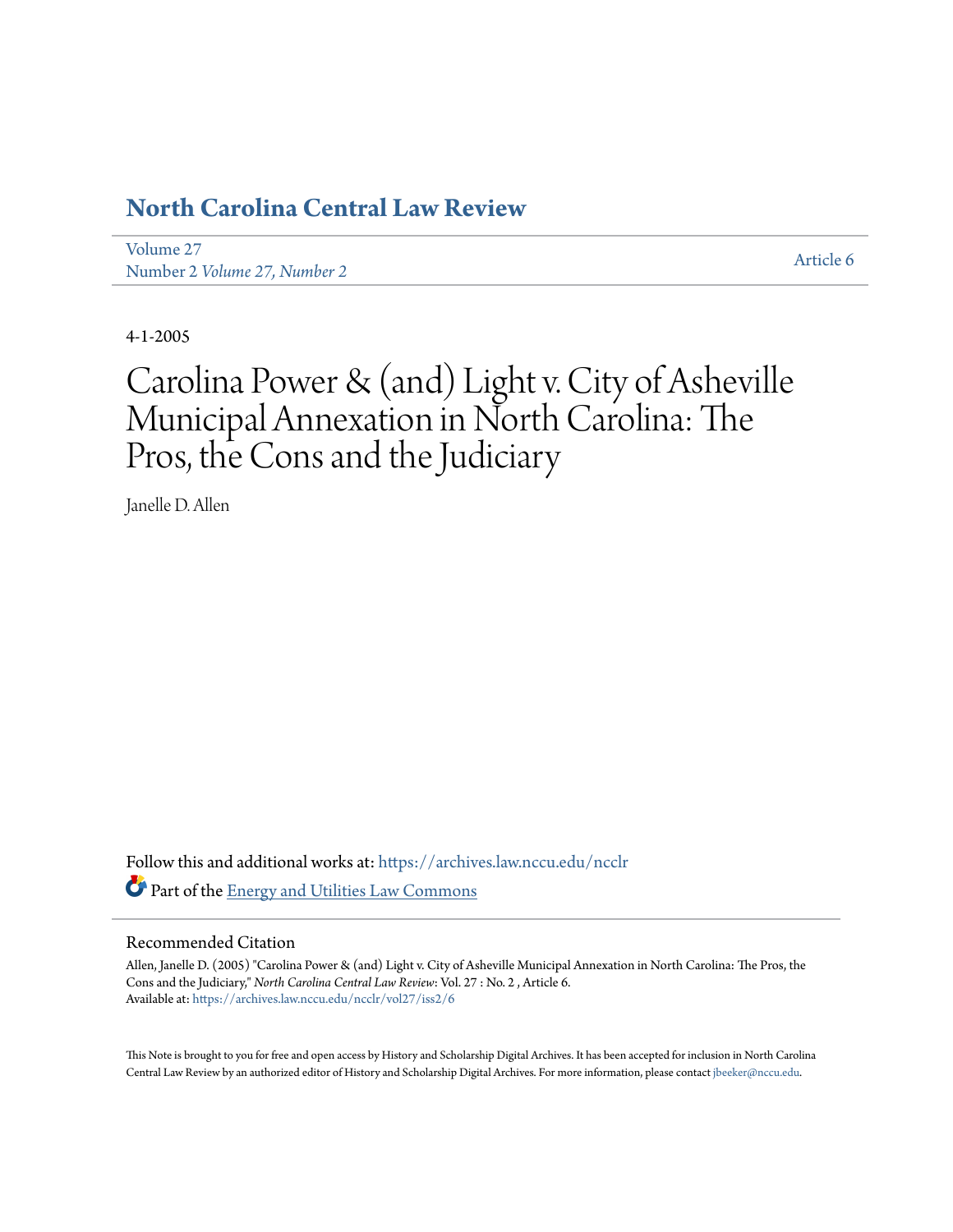## **CASENOTE**

## *CAROLINA POWER & LIGHT v. CITY OF ASHEVILLE* **MUNICIPAL ANNEXATION IN NORTH CAROLINA: THE PROS, THE CONS AND THE JUDICIARY**

## **JANELLE D.** ALLEN\*

#### **I.** INTRODUCTION

If *you* live *in* North Carolina or follow North Carolina news, you probably know that one of the most recently publicized issues statewide is opposition to municipal annexations. Residents of unincorporated suburban areas have been organizing in opposition to North Carolina's system of involuntary annexation. These groups have been lobbying for change and gone as far as using the Internet as a medium to champion their cause.

North Carolina's current annexation laws state:

[Tihe legislature has a practically unlimited general power to extend the boundaries of a municipal corporation or to annex, or authorize the annexation of, territory to it, with or without the consent of the corporate authorities. [T]he legislature may annex, or authorize the annexation of, territory without the consent of the inhabitants of the territory affected, and even over their protest. $<sup>1</sup>$ </sup>

Municipalities in North Carolina are undoubtedly afforded considerable latitude when it comes to annexation. The major policy interest is in the improvement of services such as water, sewer, streetlights and garbage pickup to the newly annexed areas, as well as to obtain tax dollars for the services most likely to be utilized by residents of these once fringe areas.

North Carolina's annexation legislation has been criticized as being archaic and undemocratic. While proponents of these annexation laws see it as a means of economic and social development, opponents see it as an infringement on their right to choose where to live. Opponents have also argued that over the years North Carolina courts have been instrumental in strengthening the municipality's annexation

<sup>\*</sup> Janelle D. Allen is a rising third year student at North Carolina Central University School of Law.

<sup>1. 62</sup> C.J.S. *Municipal Corporations* § 46 (2004).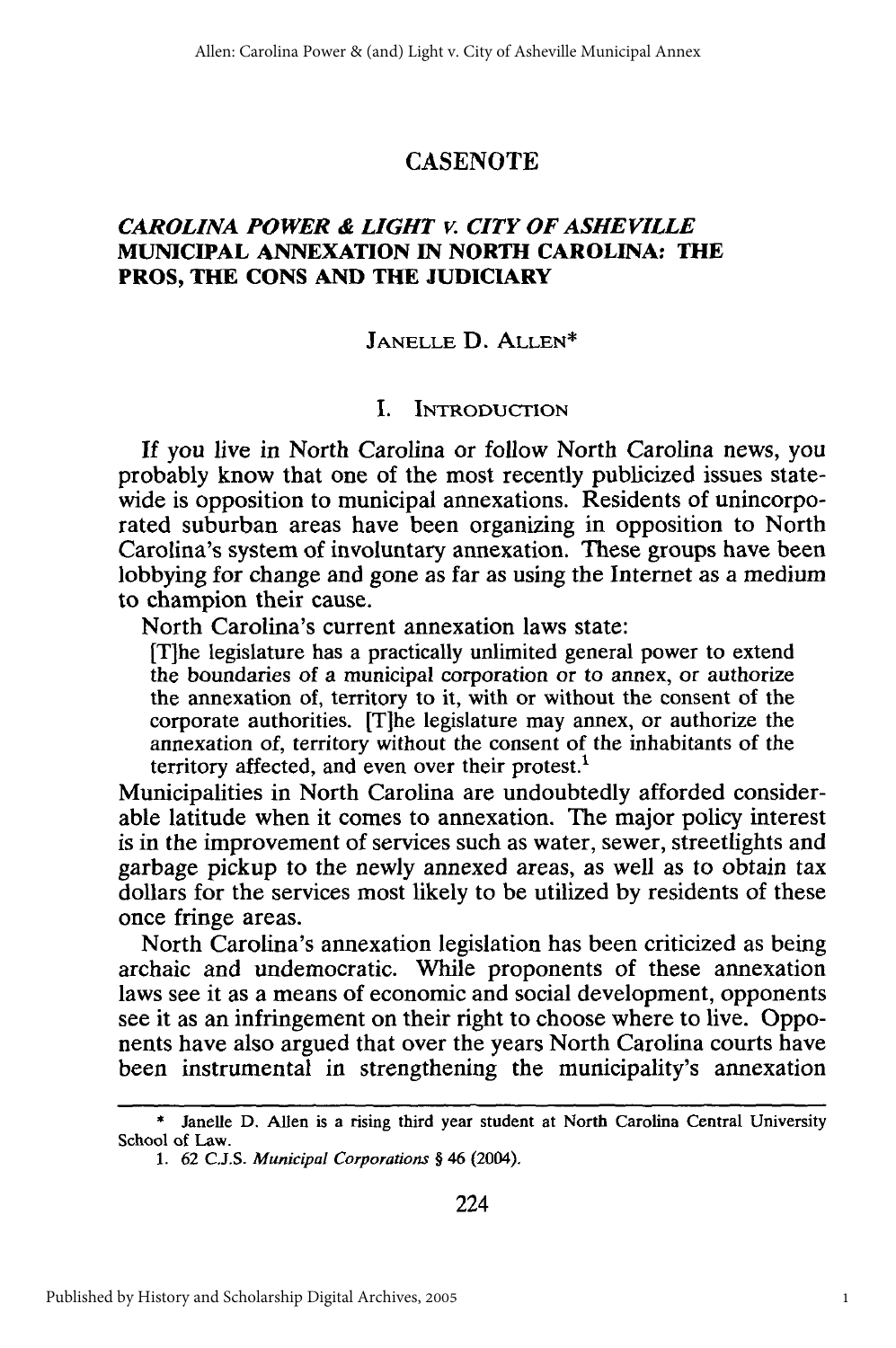power. This strengthening has left many citizens feeling hopeless and powerless in their fight against annexation.

This casenote examines the holding and rationale in *Carolina Power & Light Company v. City of Asheville2* as it reflects the current trend in judicial decisions with respect to annexation law. In *Carolina Power & Light Company,* the North Carolina Supreme Court interpreted the exception set forth in N.C. Gen. Stat. section 160A-48  $(d)(2)$  as it relates to areas of land that are not developed for urban purposes as an issue of first impression for this court.<sup>3</sup>

## II. THE **CASE**

North Carolina's annexation laws are set forth in N.C. Gen. Stat. sections 160A - 29 through 160A- 58.28. In *Carolina Power & Light Co.,* the fringe landowners, Carolina Power & Light Company ("CP&L"), challenged the City of Asheville's annexation ordinance that purported to annex approximately 1,500 acres of property, which included the CP&L property.

On February 22, 2000, the City of Asheville (the "City") adopted a resolution of intent to annex approximately 1,500 acres in the Long Shoals Area. This acreage was being utilized in a variety of ways. The largest single property and use within the entire area was the steamgenerated electrical power plant owned and operated by **CP&L...** An annexation services plan ("ASP") depicting the boundaries of the Long Shoals Area to be annexed was approved by the City on March 15, 2000. The ASP purported to qualify the Long Shoals Area under one of the five available tests specified in N.C. General Statutes section 160A-48 for determining whether an area is "developed for urban purposes," which test under subsection  $(c)(3)$  and is known as the "Urban Use/Sudivision Test." This test **...** provides that an area is developed for urban purposes if at least sixty percent of the total number of lots in the area are used for residential, commercial, industrial, institutional, or governmental purposes and is subdivided into lots such that at least sixty percent of the total acreage of the area, not counting that used for commercial, industrial, governmental, or institutional purposes, consists of lots three acres or less in size.4

The city hired a consultant to classify the character of the property to be annexed.' The consultant reported that 75.37% of the total

<sup>2.</sup> Carolina Power & Light Co. v. City of Asheville, 597 S.E.2d 717 (N.C. 2004).

*<sup>3.</sup> Id.* at 719.

*<sup>4.</sup> Id.* (The use of property determines whether it may be voluntarily annexed. In contrast, neither ownership of the property nor future plans for use are relevant in determining whether an area may be voluntarily annexed. *See* Southern Ry. Co. v. Hook, 135 S.E.2d 562 (N.C. 1964), holding the trial court improperly classified a thirteen acre tract as industrial where the entire tract was owned by a corporation but only one acre was being used by the corporation as a parking lot at the time of annexation).

*<sup>5.</sup> Carolina Power & Light Co.,* 597 S.E.2d at 719.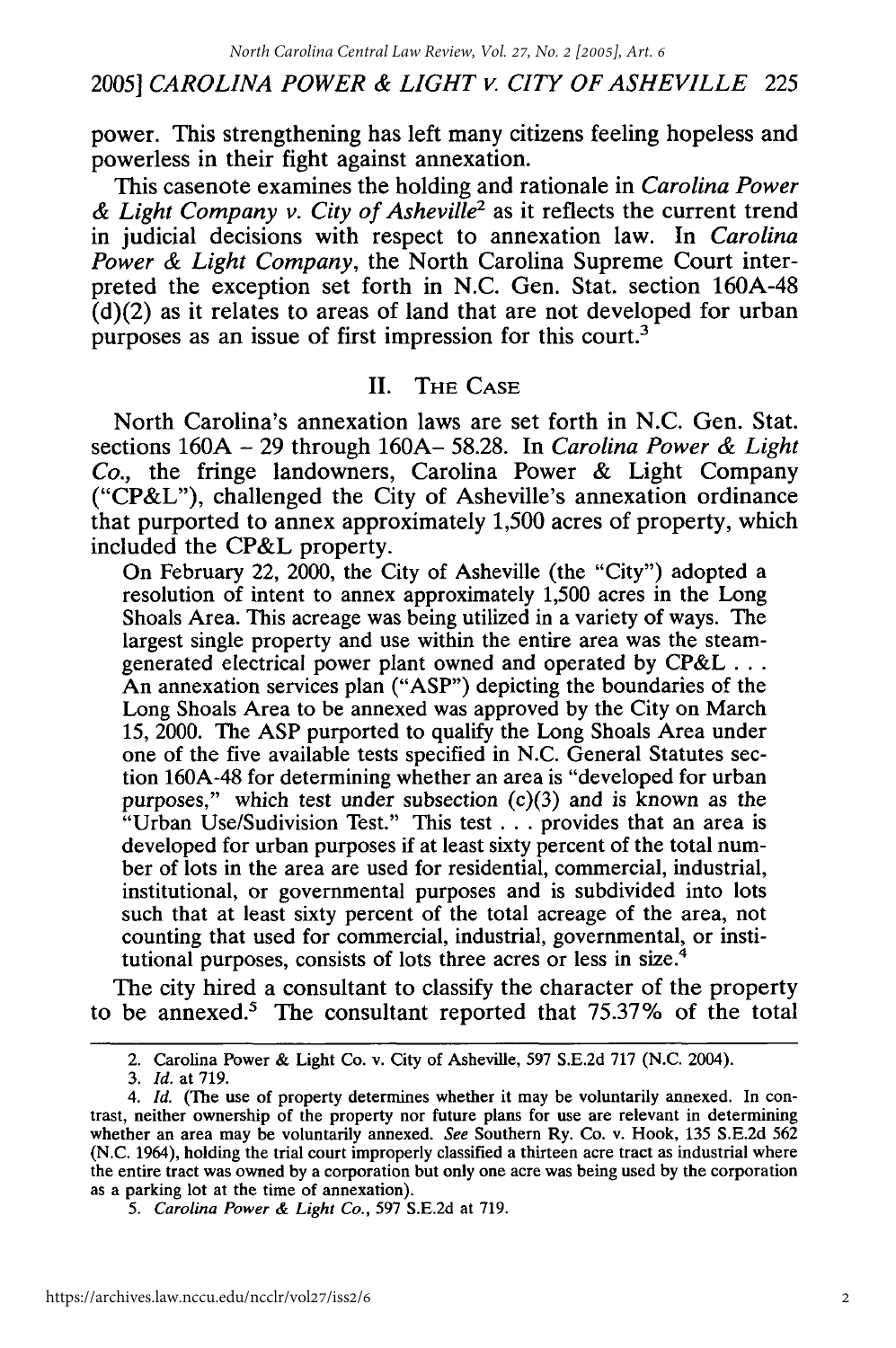## 226 *NORTH CAROLINA CENTRAL LAW JOURNAL* [Vol. 27:224

number of lots was used for residential, commercial, industrial, institutional or governmental purposes.<sup>6</sup> The consultant also reported that only 114.06 acres in the Long Shoals Area were undeveloped or developed areas being used for residential purposes and 63.27% of that total consisted of lots or tracts three acres or less in size.7 "In its ASP, the City classified 288.21 acres out of the 1,500 acres of the Long Shoals Area as "non-urban," or not developed for urban purposes."<sup>8</sup> Non-urban areas may still be annexed if the area meets the specified criteria set forth in N.C. Gen. Stat. section 160A-48(d)(2), which provides that:

[I]n addition to areas developed for urban purposes, a governing board may include in the area to be annexed any area which does not meet the requirements of subsection (c) if such area.., is adjacent, on at least sixty percent (60%) of its external boundary, to any combination of the municipal boundary and the boundary of an area or areas developed for urban purposes as defined in subsection (c).<sup>9</sup>

The non-urban areas were divided into five, noncontiguous tracts denominated as Non-Urban Areas 1 through **5.10** The external boundaries **for** Non-Urban Areas **1** and 4 were not adjacent to the City's existing boundary line; however, these areas were adjacent to the areas developed for urban purposes. On May 23, 2000, the city held a meeting concerning the annexation of the Long Shoals Area.<sup>11</sup> "On June 13, 2000, the City adopted Ordinance 2708, which purported to annex the Long Shoals Area, including the CP&L property, effective July 1, 2001."<sup>12</sup>

"On August 11, 2000, CP&L filed a petition for review in Superior Court, Buncombe County, challenging the City's adoption of Ordinance 2708."<sup>13</sup> CP&L contended that the city erroneously characterized the residential or vacant properties in Non-Urban Area 1 and Non-Urban Area 4 as "Non-Urban" under N.C. Gen. Stat. section  $160a-48(d)(2).<sup>14</sup>$  CP&L based their contention on the fact that those areas were not adjacent to the existing municipal boundary as re-

*7. Id.*

*8. Id.*

10. Carolina Power *& Light Co.,* 597 S.E.2d at 719.

11. **1d.** at 720.

12. *Id.*

- 13. *Id.*
- 14. *Id.*

*<sup>6.</sup> Id.*

<sup>9.</sup> N.C. GEN. STAT. § 160A-48(d)(2) (2004). "The purpose of this subsection is to permit municipal governing boards to extend corporate limits to include all nearby areas developed for urban purposes and where necessary to include areas which at the time of annexation are not yet developed for urban purposes but which constitute necessary land connections between the municipality and areas developed for urban purposes or between two or more areas developed for urban purposes."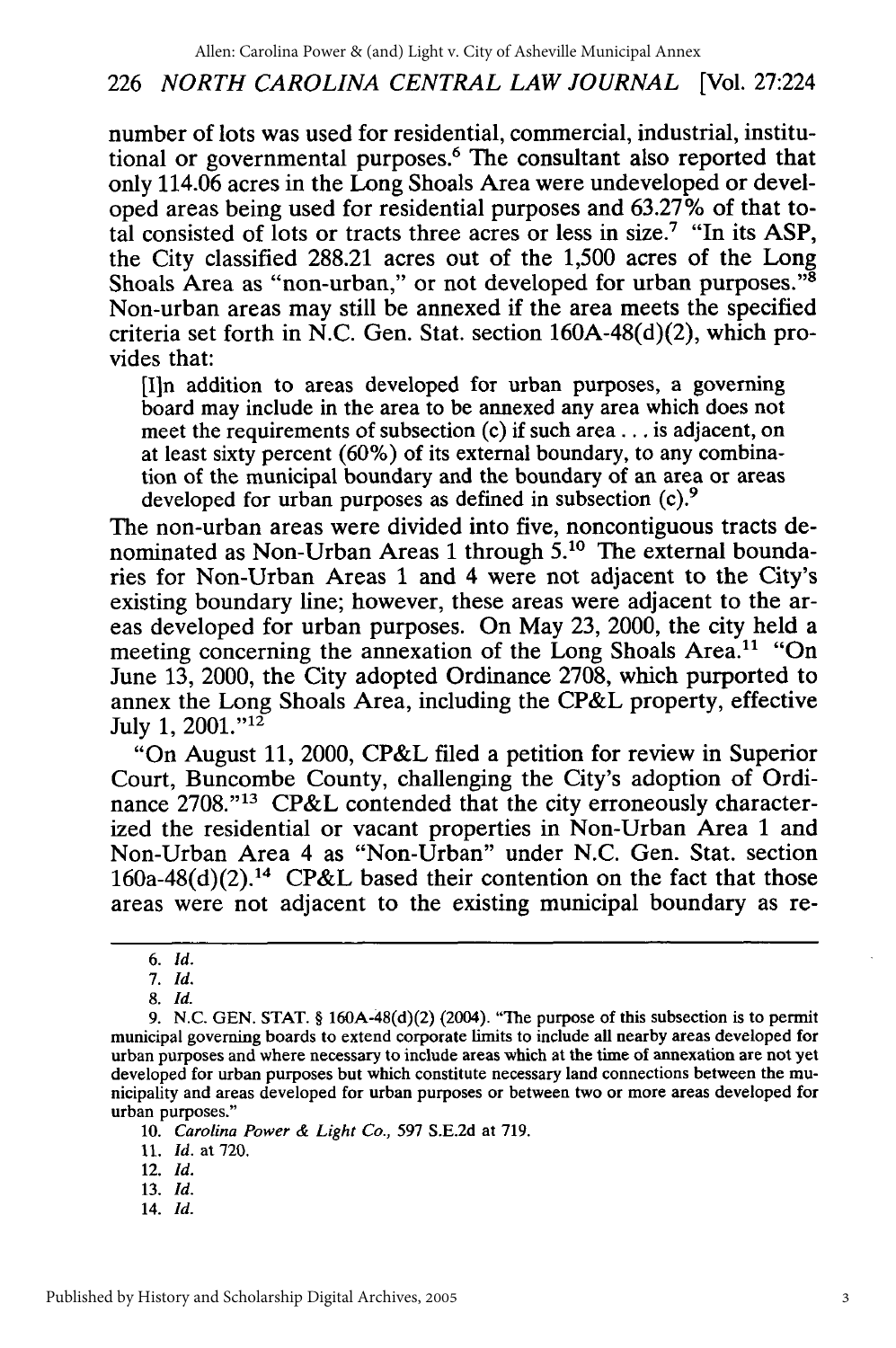quired by the statute.<sup>15</sup> "With such characterization, CP&L argued that the City erroneously excluded that acreage from the Subdivision Test in N.C.G.S. § 160A-48(c)(3), resulting in a false percentage of at least sixty percent, which ostensibly met the Subdivision Test requirements."<sup>16</sup> In order for an area to be classified as "developed for urban purposes," the area must pass both the Urban Use Test and Subdivision Test provided for in subsection (c)(3) of the statute.

The trial court affirmed the City's Annexation Ordinance 2708.'7 CP&L appealed the decision to the North Carolina Court of Appeals. 18 The North Carolina Court of Appeal's majority opinion affirmed the trial court's ruling. Judge Tyson dissented on the issue of the City's compliance with N.C. Gen. Stat. section  $160A-48(d)(2)$  as it related to Non-Urban Areas **1** and **4.19**

The North Carolina Court of Appeals found that only the Subdivision Test was at issue.<sup>20</sup> Therefore, the court had to determine whether Non-Urban Areas 1 and 4 fell within the exception set forth in N.C. Gen. Stat. section 160A-48(d)(2). If the areas did not, then the calculations of the Subdivision Test were made with erroneous values. The North Carolina Court of Appeals interpreted the meaning of subsection  $(d)(2)$  based upon the intent of the legislature. The language in that section expressly provides that if an area cannot be classified as "developed for urban purposes," it can still be annexed if the area is "adjacent, on at least sixty percent of its external boundary, to any *combination* of the municipal boundary *and* the boundary of an area or areas developed for urban purposes."<sup>21</sup> More specifically, the court had to interpret the phrase, "to *any combination* of the municipal boundary *and* the boundary of an area or areas developed for urban purposes as defined in subsection  $(c)$ ."<sup>22</sup> The court found that "the amount of border which the non-urban area shares with the municipality *combined* with the amount of border [which] the non-urban area shares with an area or areas developed for urban purposes *equals* sixty percent of the border of the non-urban area." $2^3$  In effect, the court assigned a value of zero in cases where the area in question was not adjacent to either a municipal boundary or boundary of an area or areas developed for urban purposes. The court of appeals found that

**<sup>15.</sup>** *Id.*

<sup>16.</sup> *Id.*

<sup>17.</sup> *Id.*

**<sup>18.</sup>** *Id.*

<sup>19.</sup> *Id.*

<sup>20.</sup> Carolina Power & Light Co. v. City of Asheville, 587 S.E.2d 490, at 494-95 (N.C. Ct. App. 2003) (Tyson, J., dissenting), *rev'd,* 597 S.E.2d 717 (N.C. 2004).

<sup>21.</sup> N.C. **GEN. STAT.** § 160A-48(d)(2) (2004). (emphasis added).

<sup>22.</sup> *Id.* (emphasis added).

<sup>23.</sup> *Carolina Power & Light Co.,* 597 S.E.2d at 721-22.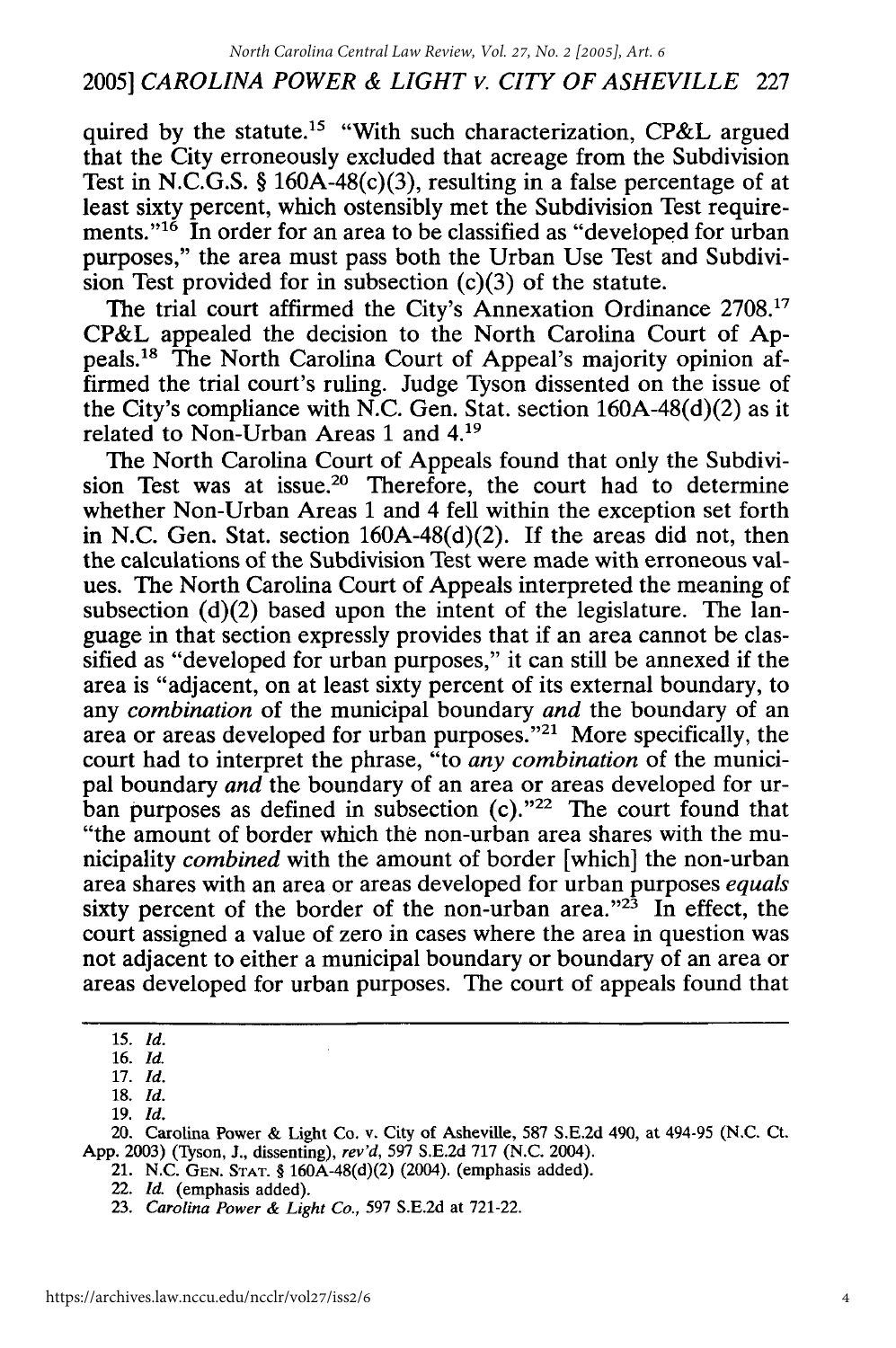#### 228 *NORTH CAROLINA CENTRAL LAW JOURNAL* [Vol. 27:224

the plain language of the statute included all possible combinations that made the equation set out in subsection  $(d)(2)$  work.<sup>24</sup>

Judge Tyson dissented from the majority's opinion with respect to the interpretation of the statutory language in N.C. Gen. Stat. section  $160A-48(d)(2)$ . He stated:

[T]he statute clearly requires that in order for a municipality to annex non-urban land, at least sixty percent of the external boundary of the land to be annexed must be adjacent to *any* combination of the municipal boundary *and* the boundary of an "area or areas developed for urban purposes," not either boundary standing alone.<sup>25</sup>

CP&L appealed the court of appeals decision to the North Carolina Supreme Court as a matter of right, based on the dissenting opinion.<sup>26</sup> The North Carolina Supreme Court sought to interpret the meaning of the language in N.C. Gen. Stat. section 160A-48(d)(2) as a matter of first impression. "The crux of the statutory language in question focused on the phrase, 'to any combination of the municipal boundary and the boundary of an area or areas developed for urban purposes.'"<sup>27</sup> The source of confusion and controversy stemmed from the interplay of the word "combination" and the word "and."<sup>28</sup> The court had to interpret the meaning of this section while keeping with the intent of the legislature. In examining the statute as plain language, the court concluded that the language of the statute did not allow for annexation of non-urban areas unless the area was adjacent to both the municipal boundary and the boundary of an urban area.29 The supreme court reversed the decision of the court of appeals and remanded the case.<sup>30</sup>

#### III. **BACKGROUND**

## *A. History of Annexation Law in North Carolina*

Annexation is the process by which a municipality expands its territorial limits by adding an outlying or unincorporated area.<sup>31</sup> In order for a municipality to annex the area, the area that is the target of annexation must not already be part of another municipality.32 At one time, cities in North Carolina needed the General Assembly's ap-

**27.** *Id.* at 722.

**32.** *Id.* at **1261.**

<sup>24.</sup> *Id.*

**<sup>25.</sup>** *Carolina Power & Light Co.,* **587 S.E.2d** at **500.**

**<sup>26.</sup>** *Carolina Power & Light Co.,* **597 S.E.2d** at **720.**

**<sup>28.</sup>** *Id.*

**<sup>29.</sup>** *Id.* **30.** *Id.* at 724.

**<sup>31.</sup>** Joni Walser Crinchlow, *Competitive Annexation Among Municipalities: North Carolina Adopts the Prior Jurisdiction Rule,* **63 N.C.L.** REV. **1260 (1985).**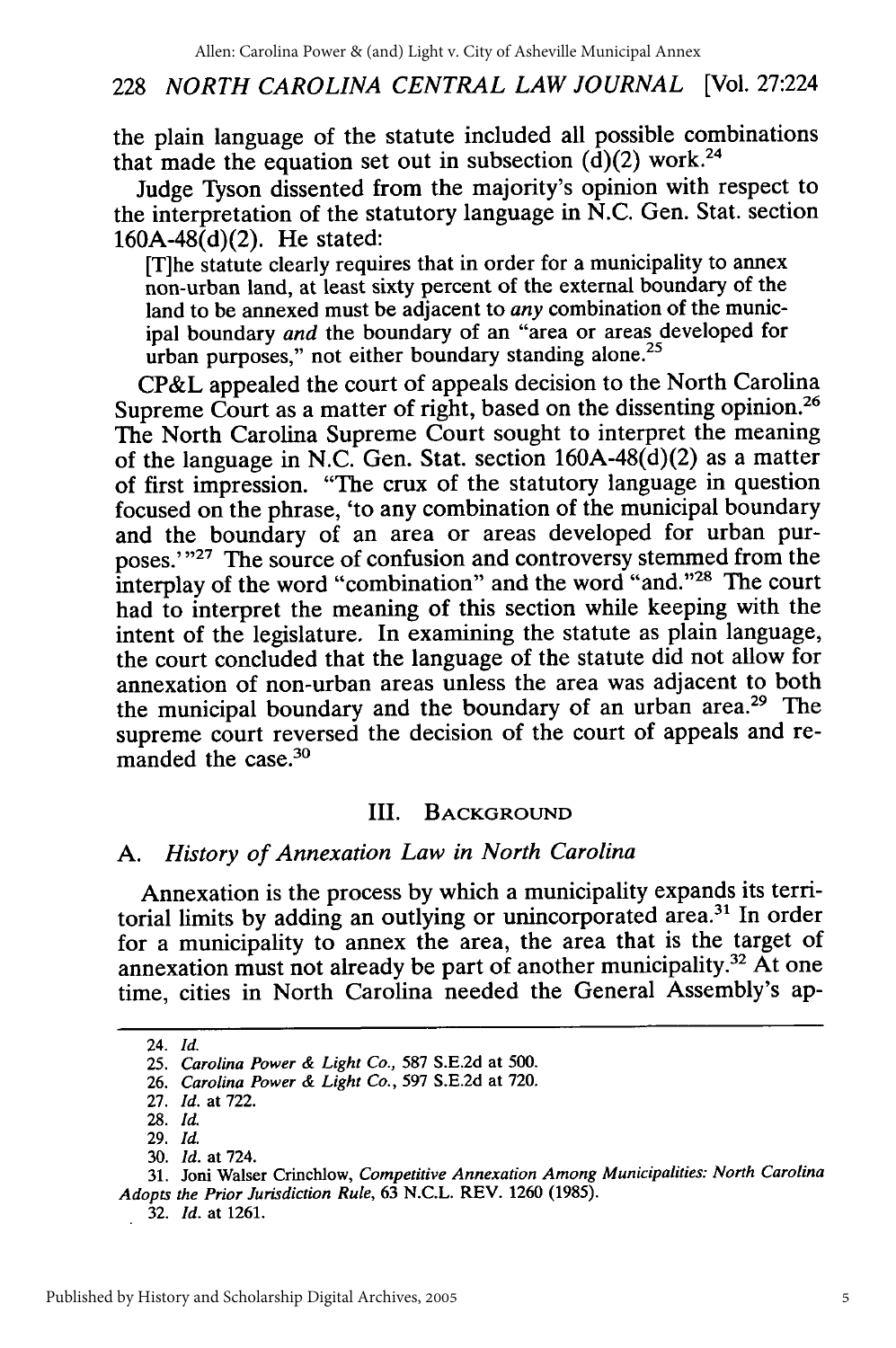proval to annex an area.<sup>33</sup> By 1947, annexations became time-consuming for lawmakers, and they changed the law in order to give cities the necessary authority.34 Back then, the municipality's power was not absolute; voters could force a referendum with petition signatures from fifteen percent of people in an affected area.<sup>35</sup> In 1957, annexation requests in Greensboro and Charlotte induced the General Assembly to reexamine the law.<sup>36</sup> The North Carolina Legislature passed a law in 1959 that shifted the approval process of annexation from state representatives to individual municipalities.<sup>37</sup> The annexation laws passed in the 1950's are similar to the laws North Carolina still has in place today.<sup>38</sup>

#### *B. North Carolina in the Minority*

"In many states, annexation is an important means of obtaining basic municipal services that would otherwise be unavailable to the residents of unincorporated land."<sup>39</sup> "Typically, municipal services include police and fire protection, water, sewer, road construction and repair, streetlights, garbage pickup, and parks and recreation."40 In North Carolina, responsibility for other services such as health, school, sheriff and corrections, falls to county administrations.<sup>41</sup>

Most states in the United States provide a process whereby a municipality may initiate annexation proceedings.<sup>42</sup> The majority of these states, however, require that "a municipal ordinance expressing the desire to annex be approved by a majority vote of the electors of the territory, or that objection by certain individuals will terminate the municipality's annexation initiative."<sup>43</sup> North Carolina does not have such a requirement. North Carolina is one of seven states in the United States that allows for a system of involuntary annexation of land by municipalities. Four of those seven states, including North

36. *Id.*

<sup>33.</sup> Demorris Lee, *Borderwars,* NEWS & OBSERVER (Raleigh NC), Feb. 22, 2004, at A21.

<sup>34.</sup> *Id.*

<sup>35.</sup> *Id.*

<sup>37.</sup> *Id.*

<sup>38.</sup> **S.** 19, 2005-2006 Gen. Assem., Reg. Sess. (N.C. 2005). On January 31, 2005, Senate Bill 19 was introduced to the North Carolina General Assembly for its consideration. The bill calls for the restoration of the Pre-1959 annexation law by requiring a referendum on annexation on petition of the residents being annexed, and to allow the city to provide for referendum on annexation.

<sup>39.</sup> Laurie Reynolds, *Rethinking Municipal Annexation Powers,* 24 Urb. Law 247, at 256 (1992).

<sup>40.</sup> Lee, *supra* note 33, at A21.

<sup>41.</sup> Lee, *supra* note 33, at A21.

<sup>42.</sup> Reynolds, *supra* note 39, at 278.

<sup>43.</sup> Reynolds, *supra* note 39, at 278.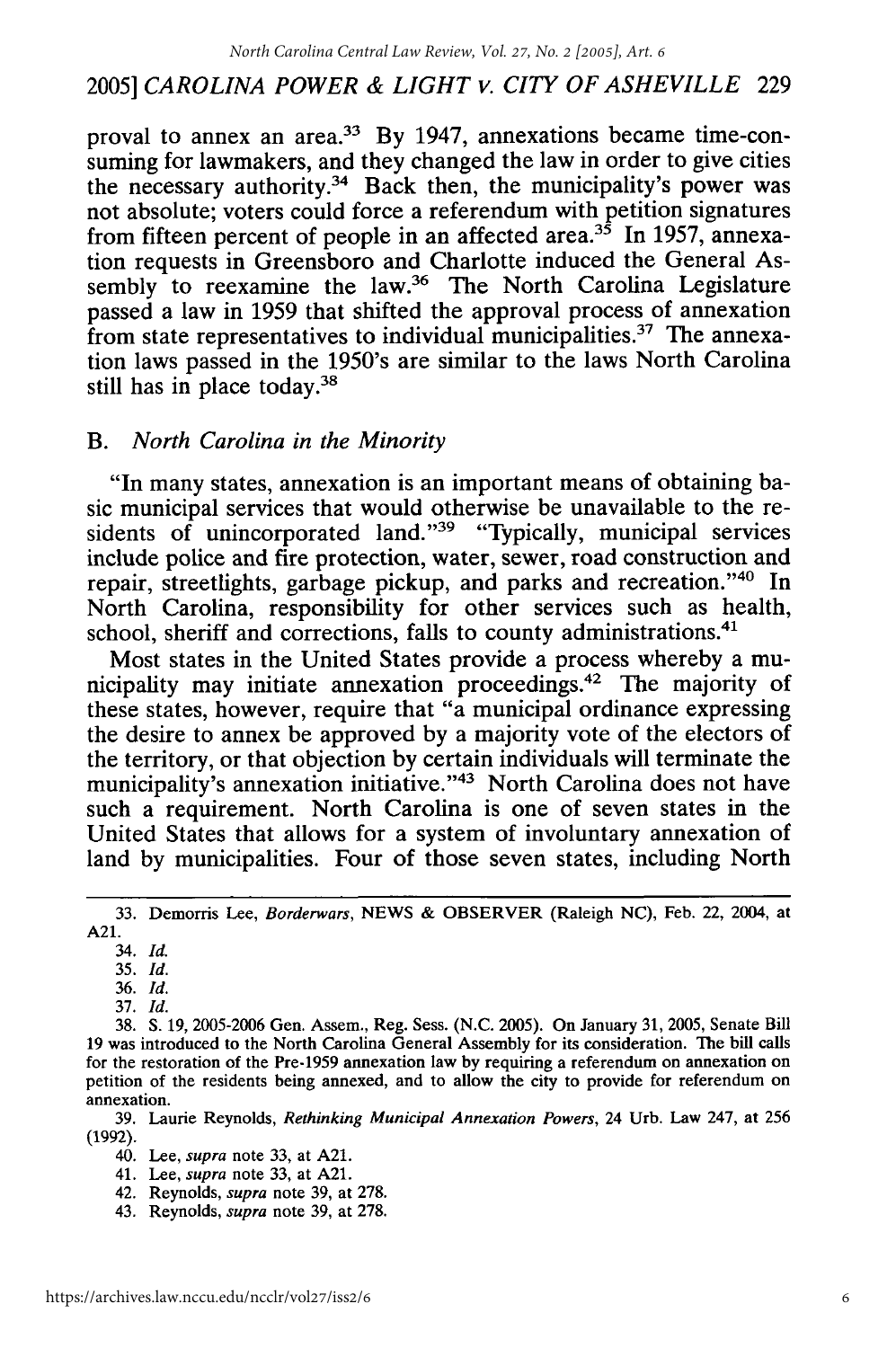## 230 *NORTH CAROLINA CENTRAL LAW JOURNAL* [Vol. 27:224

Carolina, allow annexation without the consent of the property owners in the area to be annexed.<sup>44</sup> The remaining three states allow annexation without the property owner's consent only in limited situations.<sup>45</sup>

Under involuntary annexation, "the legislature may annex, or authorize the annexation of, territory without the consent of the inhabitants of the territory affected, and even over their protest."46 Thus, North Carolina municipalities may annex irrespective of the wishes of residents in the target areas. Case law has determined that annexation without a vote by fringe residents does not in any way vio!ate their due process rights. $47$  It is well settled that bringing residents into the city limits without their permission, through annexation, thereby making their properties subject to future city taxes, does not result in a depravation of their liberty or property without due process of law.48

## *C. Annexation Procedure in North Carolina*

The declaration of state policy for annexation specifies that the process should be done in accordance with uniform legislative standards to provide "governmental services essential for sound urban development and for the protection of health, safety and welfare in areas being intensively used for residential, commercial, industrial, institutional and governmental purposes or in areas undergoing such development."49

In order for a municipality to annex a territory, "the record must show prima facie a complete and substantial compliance with the statutory requirements and conditions."<sup>50</sup> However, as long as there has been substantial compliance with all of the essential provisions of the statute, then slight irregularities will not invalidate the annexation proceedings.51 The area under consideration must meet specific statutory criteria. The statutes provide a distinction in procedures and standards for a municipality having a population less than 5,000 and municipalities with a population over  $5,000$  persons.<sup>52</sup> The population

47. 21 N.C. INDEX 4th *Municipal Corporations §* 34 (2004).

50. 21 N.C. INDEX 4th *Municipal Corporations §* 49 (2004).

<sup>44.</sup> Lee, *supra* note 33, at A21. North Carolina, Tennessee, Idaho and Kansas are the only states where annexation without the property owner's consent is standard.

<sup>45.</sup> Lee, *supra* note 33, at A21. Louisiana, Illinois and Oregon allow annexation only in limited cases.

<sup>46.</sup> Municipal Corporations, *supra* note 1, § 46, at 1.

<sup>48.</sup> *Id.*

<sup>49.</sup> Carolina Power & Light Co. v. City of Asheville, 597 S.E.2d 717, at 720 (N.C. 2004).

<sup>51.</sup> *Id.*

<sup>52.</sup> N.C. GEN. STAT. §160A-34 (2004). The statute includes an exception for municipalities in Craven County with a population less than 500.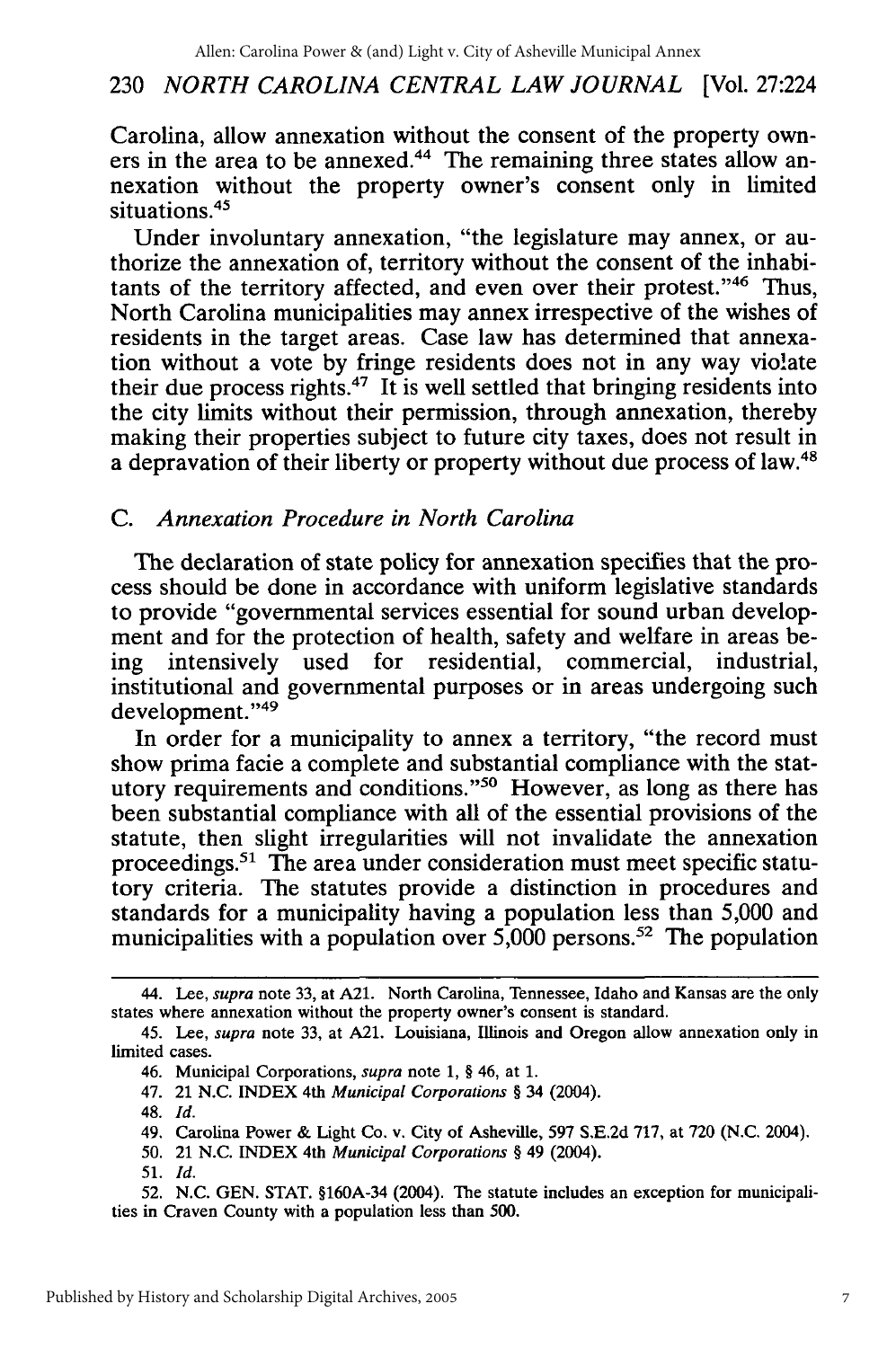2005] *CAROLINA POWER & LIGHT v. CITY OF ASHEVILLE* 231 *North Carolina Central Law Review, Vol. 27, No. 2 [2005], Art. 6*

size of any given municipality is based on the last federal decennial census. $53$ 

## 1. Initiation of Annexation Proceedings by Residents

While the municipality initiates most annexations, a property owner in these fringe areas may request annexation. "The governing board of any municipality may annex by ordinance any area contiguous to its boundaries upon presentation to the governing board of a petition signed by the owners of all the real property located within such area."<sup>54</sup> "The petition shall be signed by each owner of real property in the area and shall contain the address of each such owner."55 After all the necessary procedures are executed, the board may decide to annex the area.56 However, no North Carolina court has heard the issue as to whether a resident has an absolute right to annexation. Therefore, if a resident petitions for annexation, a municipal governing board may deny the petitioners request although all the statutory requirements are met.

## 2. Initiation of Annexation Proceedings by Municipality

When a municipal governing board desires to annex territory, it must first pass a resolution stating the intent of the municipality to consider annexation.<sup>57</sup> The "resolution shall describe the boundaries of the area under consideration, fix a date for a public informational meeting, and fix a date for a public hearing on the question of annexation."<sup>58</sup> Prior to the public hearing, the board is statutorily required to prepare a report setting forth plans to provide services to the area to be annexed.59 This report is also known as the annexation service plan. After the public hearing, the board is allowed to take into consideration facts presented at the public hearing and has the authority to amend the annexation service plan in conformity with such facts, as long as the report comports with statutory requirements.<sup>60</sup>

The total area to be annexed must meet several standards. It must be adjacent or contiguous to the municipality's boundaries at the time the annexation proceeding is begun.<sup>61</sup> At least one-eighth of the ag-

54. N.C. GEN. STAT. § 160A-31(a) (2004).

61. N.C. GEN. STAT. § 160A-48(b) (2004) (except if the entire territory of a county water and sewer district created under N.C. Gen. Stat. section 162A-86(bl) is being annexed, the annexation shall also include any noncontiguous pieces of the district as long as the part of the

<sup>53.</sup> N.C. GEN. STAT. §§ 160A-34, 46 (2004).

<sup>55.</sup> *Id.*

<sup>56.</sup> N.C. GEN. STAT. § 160A-31(d) (2004).

<sup>57.</sup> N.C. GEN. STAT §§ 160A-37, 49 (2004).

<sup>58.</sup> N.C. GEN. STAT §§ 160A-37, 49 (2004).

<sup>59.</sup> N.C. GEN. STAT. §§ 160A-35, 47 (2004).

<sup>60.</sup> N.C. GEN. STAT. §§ 160A-37, 49 (2004).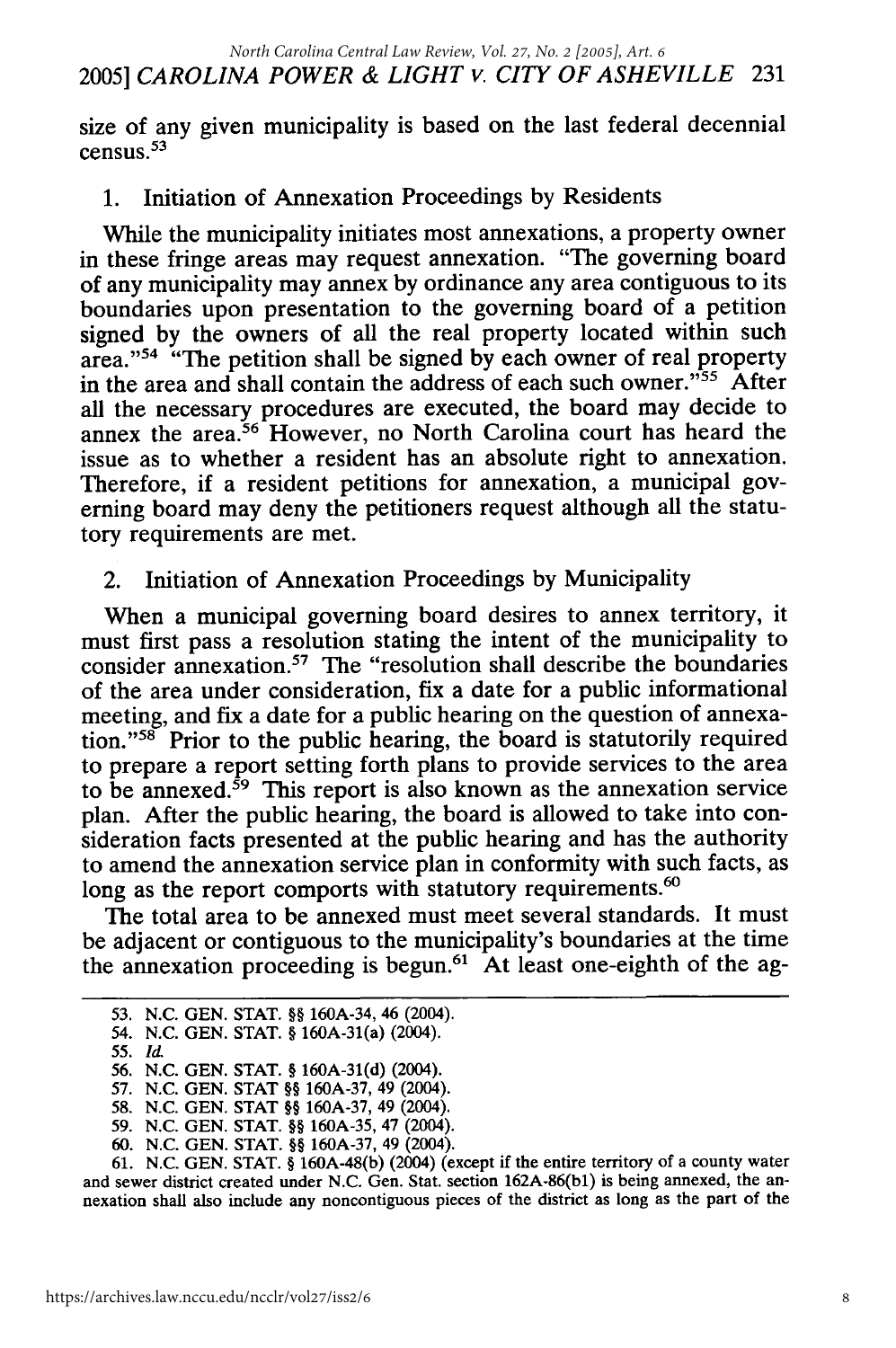gregate external boundaries of the area must coincide with the municipal boundary, and no part of the area can be included within the boundary of another incorporated municipality.<sup>62</sup>

Further, the area to be annexed generally must have been developed for urban purposes.<sup>63</sup> If the area cannot be classified as "developed for urban purposes," the statute provides exceptions that may still allow annexation.<sup>64</sup> In order to characterize an area as "developed for urban purposes," the area must pass the "Urban Use/Subdivision Test" as provided in the statute.<sup>65</sup> Under the "urban use test," the municipality must show that at least sixty percent of lots and tracts in the area proposed for annexation are actually being *used* for residential, commercial, industrial, governmental or institutional purposes.<sup>66</sup> Under the "subdivision test," the municipality must show that at least sixty percent of acreage in the area to be annexed, not counting acreage used for commercial, industrial, governmental, or institutional purposes, consists of lots and tracts of three acres or less in size.<sup>67</sup> Both tests must be satisfied in order to classify an area as urban.68

In addition to areas developed for urban purposes, a board may include in the area to be annexed any area which does not meet the "Urban Use/Subdivision Test," if one of two criteria is met. The area must lie between the municipal boundary and an area developed for urban purposes so that the area developed for urban purposes is either not adjacent to the municipal boundary or cannot be served by the municipality without extending services, water or sewer lines through such sparsely developed area.<sup>69</sup> Alternatively, the area must be adjacent, on at least sixty percent of its external boundary, to any combination of the municipal boundary and the boundary of an area or areas developed for urban purposes as defined by the statute.70 If

62. *Id.*

65. N.C. **GEN. STAT.** § 160A-48(c) (2004).

66. *Id.* ("For purposes of this section, acreage in use for commercial, industrial, institutional, or governmental purposes shall include acreage actually occupied by buildings or other man-made structures together with all areas that are reasonably necessary and appurtenant to such facilities for purposes of parking, storage, ingress and egress, utilities, buffering, and other ancillary services and facilities.") (emphasis added).

67. N.C. **GEN. STAT.** § 160A-48(c)(3) (2004).

**68.** *l*

69. N.C. **GEN. STAT.** § 160A-48(d)(1) (2004).

70. N.C. **GEN. STAT.** § 160A-48(d)(2) (2004).

district with the greatest land area is adjacent or contiguous to the municipality's boundaries at the time the annexation proceeding is begun).

<sup>63.</sup> N.C. **GEN. STAT.** § 160A-48(c) (2004).

<sup>64.</sup> N.C. **GEN. STAT.** § 160A-48(d) (2004).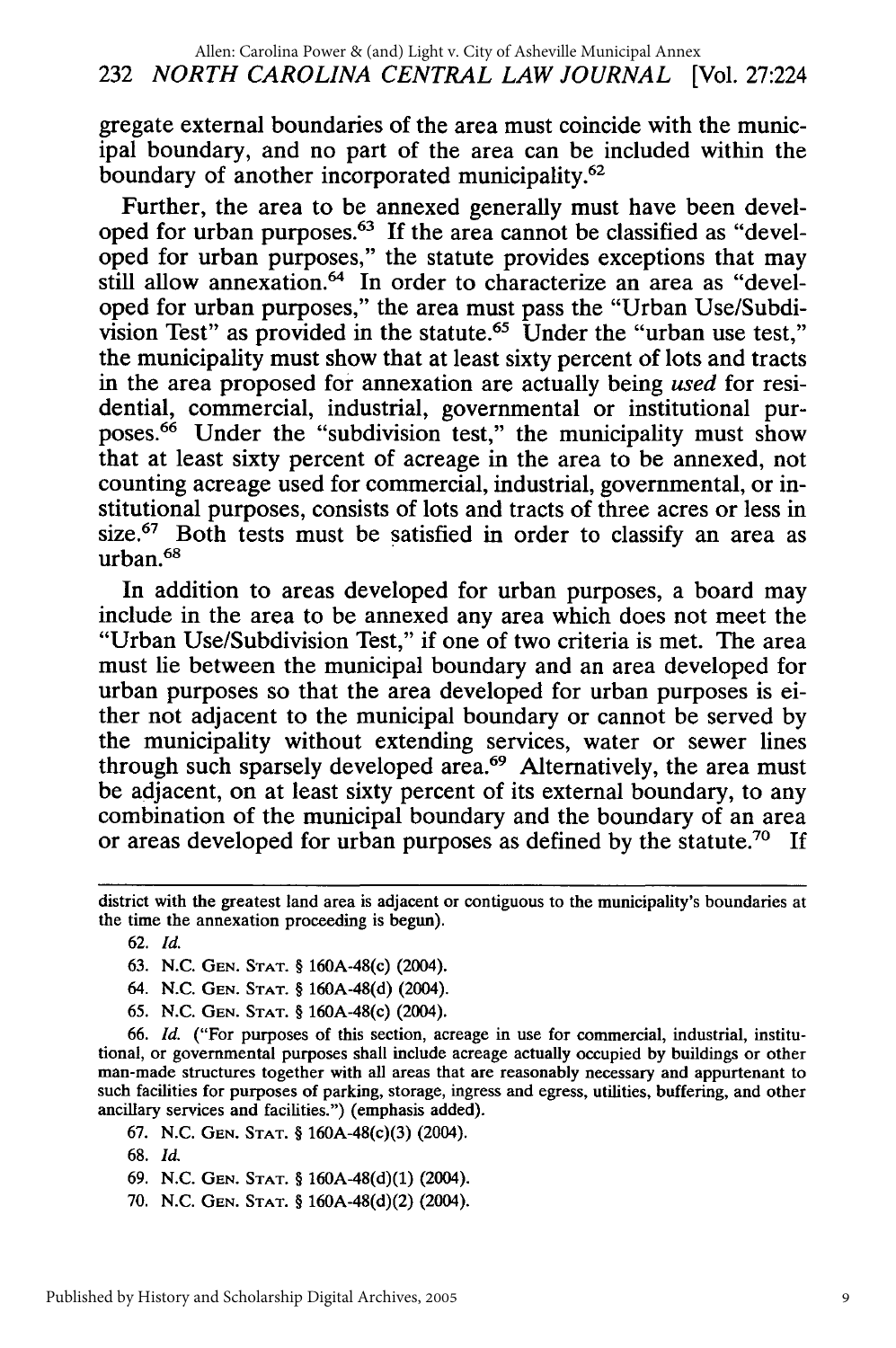the annexation sufficiently meets all statutory requirements, then it is effective as of the date of the annexation ordinance.<sup>71</sup>

## *D. Both Sides of the Battlefield: Proponents and Opponents of North Carolina's Annexation Law*

Between 1999 and 2003, there have been 3,906 annexations across the state of North Carolina.<sup>72</sup> In an attempt to annex territory, municipalities such as Cary, Fayetteville, Raleigh, Wendell, and Winston-Salem, have been met with opposition.<sup>73</sup> A resolution of intent to annex usually arises when a city sets its sights on areas known as doughnut holes, which are small non-city areas surrounded by city development, or fringe areas, which are outlying areas that abut the city.<sup>74</sup>

## 1. Proponents of Involuntary Annexation

Many city and fringe landowners and legislators alike are advocates of involuntary annexation. Some city residents argue fringe landowners get the benefit of living in a metropolitan area without paying municipal taxes, leaving the city dwellers to pay.75 Without annexation laws, the increasing taxes in the city would cause cities to deteriorate while the quality of life of residents in the outlying suburbs would continue to improve. Annexation allows a city to expand the tax base by spreading the cost of essential services and public improvements over a larger pool of taxpayers.76 One newspaper journalist wrote, "[w]ithout North Carolina's annexation law, Raleigh might well be a poor city surrounded by affluent suburban towns."77

While it is true cities gain money through annexation, fiscal gain is not the only consideration driving expansion of corporate limits. <sup>78</sup> Cities are better situated than counties to provide the services needed for North Carolina's thriving population.<sup>79</sup> When businesses scout areas in search of new locations, they look at factors including cultural,

**75.** Rob Christensen, Editorial, *Power to Annex is Healthy,* NEWS & OBSERVER (Raleigh), Jan. 4, 2004, at B1.

**76.** Lee, *supra* note **33,** at A21.

**77.** Christensen, *supra* note **75,** at **B1.**

**78.** *An orderly and responsible annexation process will serve Asheville, Buncombe alike,* ASHEVILLE CITIZEN- TIMES, Mar. 13, 2004, at A6 (editorial **by** staff writers).

**79.** Lee, *supra* note **33,** at A21. (According to Wake County Manager, David Cooke, "[Wake County] grows **by** 20,000 residents a year. In five years, we will add 100,000 new people, in 10 years 200,000. How we want to grow and where are valid questions. We have said we want that growth in and around municipalities because that's where the infrastructure is to handle it.").

<sup>71.</sup> N.C. GEN. STAT. § 160A-49(f) (2004).

**<sup>72.</sup>** Lee, *supra* note **33,** at A21.

**<sup>73.</sup>** Lee, *supra* note 33, at A21.

<sup>74.</sup> Danny Hooley, *Five Areas Up for Annexation,* NEWS & OBSERVER (Raleigh, NC), Feb. 20, 2004, at **N1.**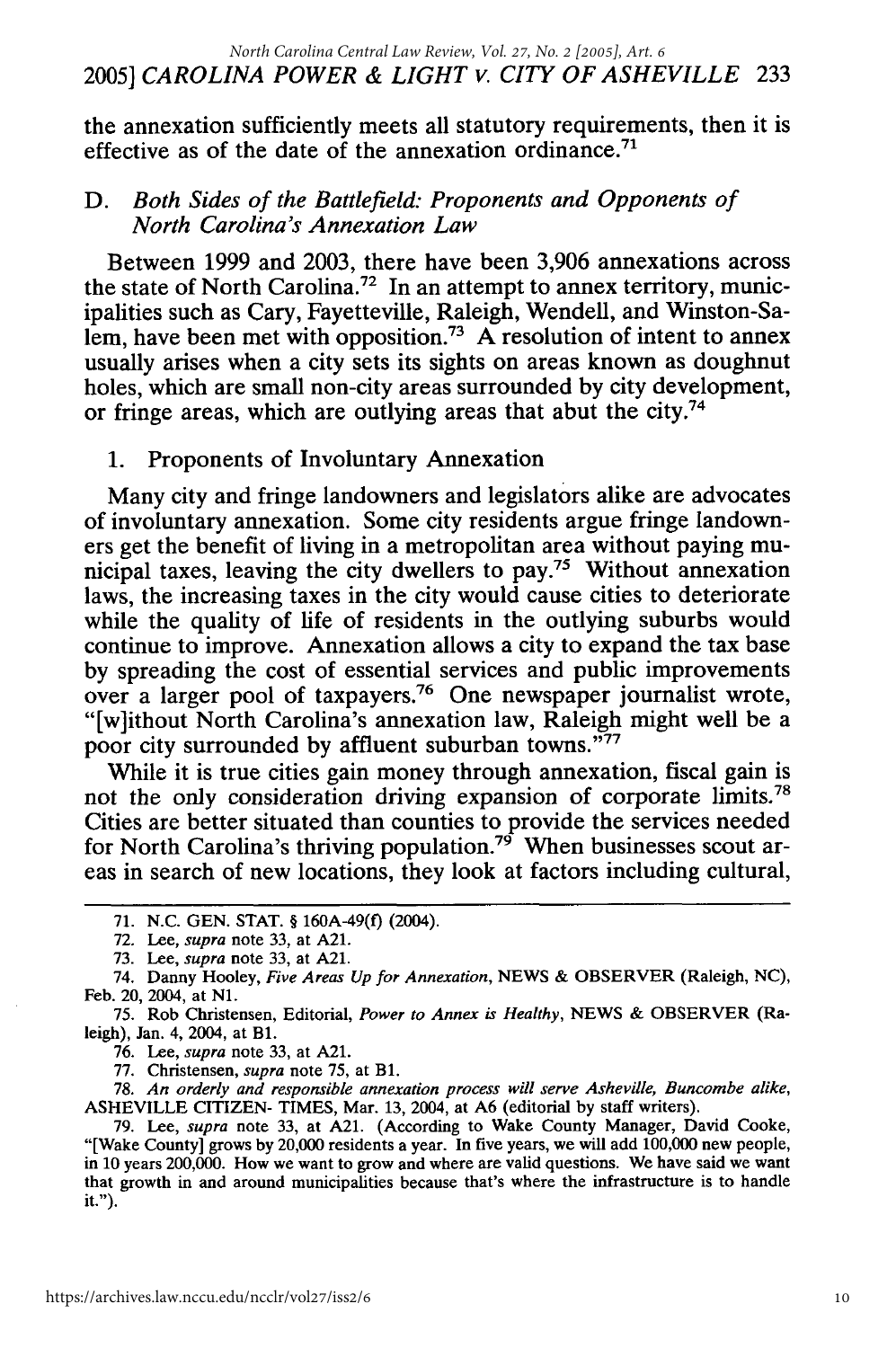recreational and other social amenities an area has to offer. Municipalities are in a position to provide the amenities and services to attract new jobs, thus strengthening the regional and state economies.<sup>80</sup> "Allowing urban areas bordering a city to remain unincorporated results in services that are either inadequate or expensive due to fragmentation."<sup>81</sup>

## 2. Opponents of Involuntary Annexation

Fringe residents oppose annexation for many reasons. Some residents argue that North Carolina's current annexation laws infringe on their right to choose where to live.82 Residents of these outlying areas argue they have a right to live outside the city's limits.83 People move from cities for many reasons. Some people tire of limited space, traffic, schools, and certain rules and regulations they deem excessive.<sup>84</sup> Others distrust the city government and believe that the municipality would misuse and misplace their tax money.85

Some residents of fringe areas argue that the annexation laws serve as a means of excluding minorities and impoverished masses.<sup>86</sup> This exclusion may be accomplished when cities fail to incorporate adjacent urban areas that are occupied **by** residents of low socio-economic standing. On the other hand, with annexation comes an elevated cost of living.<sup>87</sup>

Exclusion of certain areas due to the low socio-economic standing of its residents is judicially permissible.88 When a municipality considers an area for annexation, it must weigh the potential tax revenue from the area against the cost of annexation.89 **If** the area interested in being annexed does not have the potential for generating increased

85. *Id.*

86. Kristin Collins, *Annexation feud splits N.C. town by race,* NEWS & OBSERVER (Raleigh, **NC),** Sept. 27, 2004, at **Al.**

87. Mark Binker, *Summerfield Passes Property Tax; The \$2.8 Million Budget Provides for a New Staff, Town Building, Parks and Water System,* NEWS & RECORD (Greensboro, NC), June 2, 2004, at B1.

88. Donald T. Kramer, Annotation, *Refusal of Municipality to Annex Impoverished Area as Violative of Federal Law,* 22 A.L.R. **FED.** 272 (2004).

**89.** *See* Binyamin Appelbaum, *Sound Growth or Greed? 'Hopscotch' Annexation Benefits Mount Holly, But Skips Nearby Areas,* CHARLOTTE OBSERVER, Dec. 19, 2004, at IL; Jennifer Brevorka, *Asheville Annexation Plan Draws Outrage; Residents Say Tax Burden Outweighs Benefits,* ASHEVILLE-CITIZEN TIMES, Jan. 10, 2004, at **IA.**

<sup>80.</sup> **S.** Ellis Hankins, Editorial, *North Carolina's strength depends in large part on the vitality of our cities .. ,* NEWS & OBSERVER (Raleigh, NC), Feb. 22, 2004, at A21.

<sup>81.</sup> *Asheville is correct to pursue present course of annexation,* ASHEVILLE CITIZEN - TIMES, Jan. 16, 2004, at **A6** (editorial **by** staff writers).

<sup>82.</sup> Edward Sammons, Editorial, *Sunday Forum,* NEWS & OBSERVER (Raleigh, NC), Jan. 11, 2004, at A23.

**<sup>83.</sup>** *Id.*

<sup>84.</sup> *Id.*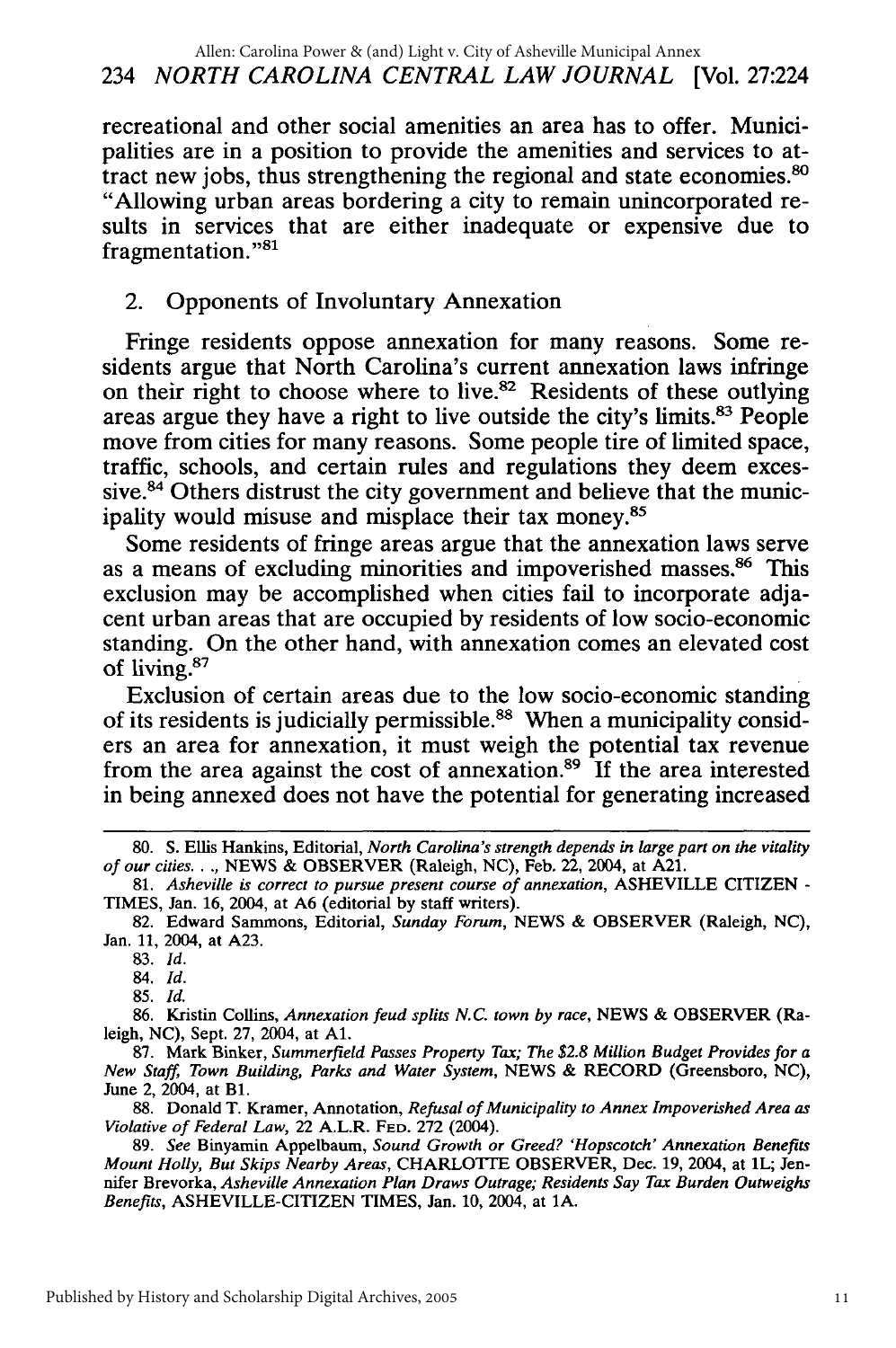#### *2005] CAROLINA POWER & LIGHT v. CITY OF ASHEVILLE* 235 *North Carolina Central Law Review, Vol. 27, No. 2 [2005], Art. 6*

tax revenue, then it is more likely that a municipality would opt against annexing the area.<sup>90</sup> There being no common law right to compel annexation, a property owner in an area contiguous to a municipality may petition a municipality for annexation; however, they cannot compel the municipality to annex their area.<sup>91</sup>

There is no North Carolina case to date that has decided the issue of whether annexation is a right of the citizens. The United States Court of Appeals for the Eighth Circuit decided the only case to address this issue. "In *Wilkerson v. Coralville,* residents of an unincorporated, impoverished area in a county alleged that various officials of an Iowa city had unlawfully discriminated against them in violation of 42 U.S.C.A. § 1983, by refusing to annex their area because of the poverty of its residents."<sup>92</sup> The petitioners argued that, "as a consequence, the residents had been deprived of municipal services in violation of the equal protection clause of the Fourteenth Amendment."93 The court held that there is no "right to annexation."<sup>94</sup> In addition, the court concluded that "[w]hether a municipality should be permitted to exclude an impoverished area from its boundaries is a matter of legislative policy to be decided by a state, and that the exclusion of such an area does not violate either the Federal Constitution or any federal statute."<sup>95</sup> Until a North Carolina court raises and decides such an issue, this contention does not stand as a strong argument for opponents to annexation.

The biggest complaint of opponents to these annexation laws seems to be the impending hike in property taxes. Once a municipality annexes an area into the city, the residents are required to pay county taxes as well as city taxes, resulting in higher property taxes. Newly annexed residents have seen property tax increases anywhere from thirty-eight cents per \$100<sup>96</sup> to seventy-one cents per \$100.<sup>97</sup> For example, in an area around Carrboro, North Carolina, under current tax rates, a property owner in the target area pays county property taxes at a rate of eighty-eight cents per \$100 of valued property.98 Once the property owner is incorporated, he would also owe city property taxes

- 94. Kramer, *supra* note 88.
- 95. Kramer, *supra* note 88.
- 96. Lee, *supra* note 33, at A21.

*<sup>90.</sup> See* Appelbaum and Brevorka, *supra* note 89.

<sup>91.</sup> Kramer, *supra* note 88.

<sup>92.</sup> Kramer, *supra* note 88.

<sup>93.</sup> Kramer, *supra* note 88.

<sup>97.</sup> Anne Blythe, *Town OKs annual budget; Carrboro board raises property tax,* NEWS & OBSERVER (Raleigh, NC), June 17, 2004, at Bi.

<sup>98.</sup> *Orange County tax rate to rise 3.5c,* NEWS & OBSERVER (Raleigh, NC), *June 25,* 2004, at B3.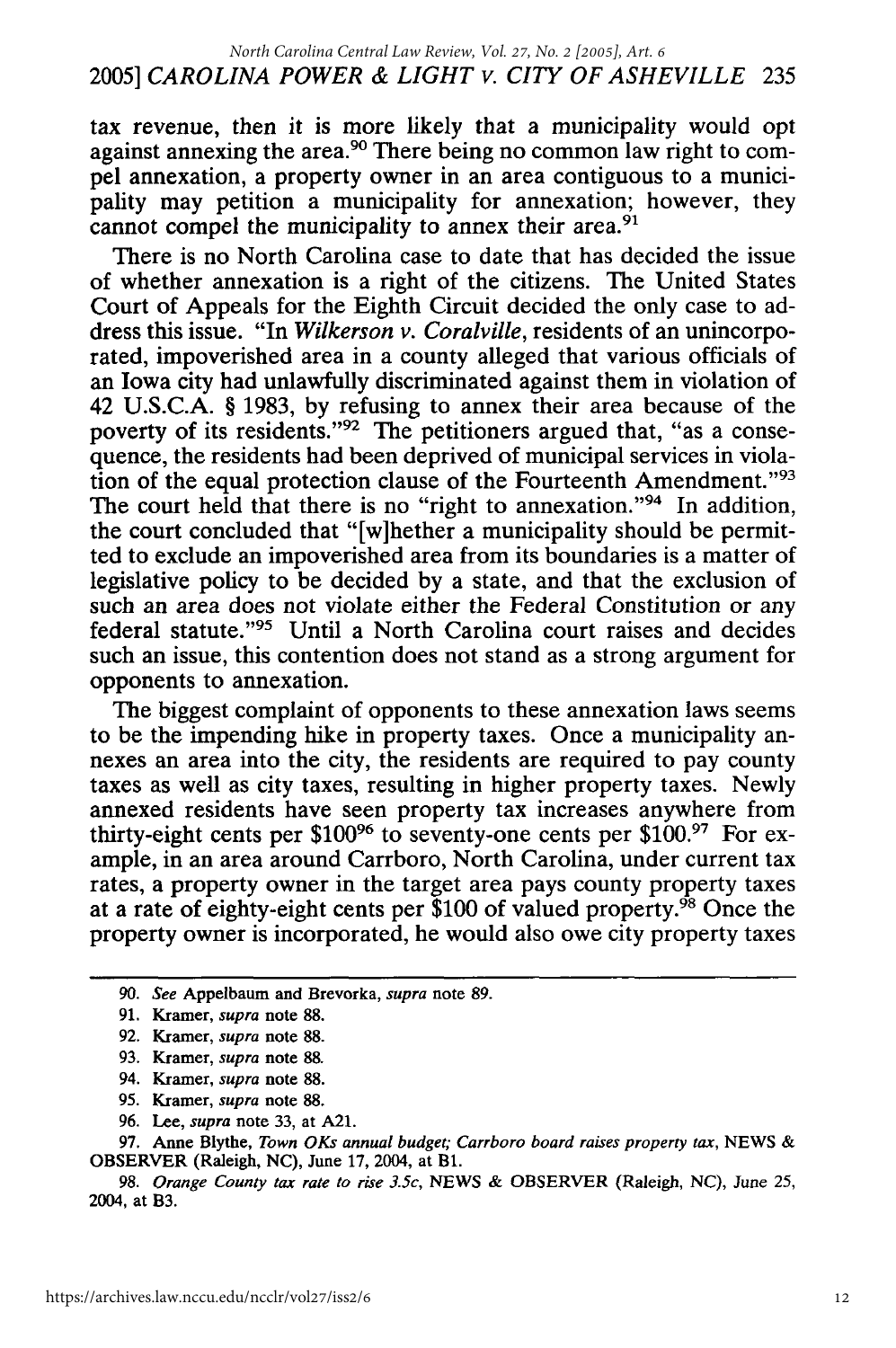at seventy-one cents per \$100.<sup>99</sup> Therefore, the owner of a \$200,000 house who now pays \$1,760 in county property taxes would owe \$3,180 in combined county and city property taxes. Furthermore, the cost of infrastructure expansion is passed to the taxpayers.<sup>100</sup> For example, newly annexed neighborhoods that do not meet the city's regulations for streets and sidewalks can expect to pay fees for construction and resurfacing.<sup>101</sup>

One of the most prevalent contentions asserted by opponents has been that municipalities have been annexing properties in outlying areas in order to expand the tax base to cope with ever-increasing debt burdens. Supporters of this contention argue that "[w]hile the initial intent of the annexation laws may have been to close 'doughnut holes' in municipalities so that services could be provided more cost-effectively, municipalities across the state have been abusing the spirit of the law."<sup>102</sup> The woes of anti-annexation supporters are not without redress.

#### IV. ANALYSIS

Fringe landowners are afforded the right to seek judicial review in superior court of the municipal annexation ordinance within sixty days following the passage of the ordinance.<sup>103</sup> Any party to the proceedings may appeal to the court of appeals from the final judgment of the superior court.<sup>104</sup> This statutory right makes judicial intervention an available recourse for fringe landowners. Yet, over the past few decades, citizens have expressed concern over the role the courts have played in affecting municipalities' annexation power. More specifically, residents have accused the courts of rendering decisions that help to strengthen municipality expansion power at the expense of North Carolina's landowners.<sup>105</sup> However, a close examination of recent court decisions should paint a contrary perspective.

The appellate courts have vigilantly used strict statutory interpretation of the annexation laws in accordance with legislative intent. The legislative intent that is the backbone of these laws was not predicated on a desire to trample the rights of the citizens. Instead, the legisla-

<sup>99.</sup> Blythe, *supra* note 97, at B1.

<sup>100.</sup> Hooley, *supra* note 74, at **N1.**

**<sup>101.</sup>** Hooley, *supra* note 74, at **N1.**

<sup>102.</sup> http://www.stopncannexation.com (This website serves as a medium for citizens in opposition to North Carolina's annexation system. This site provides information on: existing annexation law in North Carolina, annexations in North Carolina, annexation issues in the media, and provides an open forum for the discussion of annexation issues)(December **15,** 2004).

<sup>103.</sup> N.C. GEN. STAT. § 160A-50(a) (2004).

<sup>104.</sup> N.C. GEN. STAT. § 160A-50(h) (2004).

<sup>105.</sup> *Supra* note 102.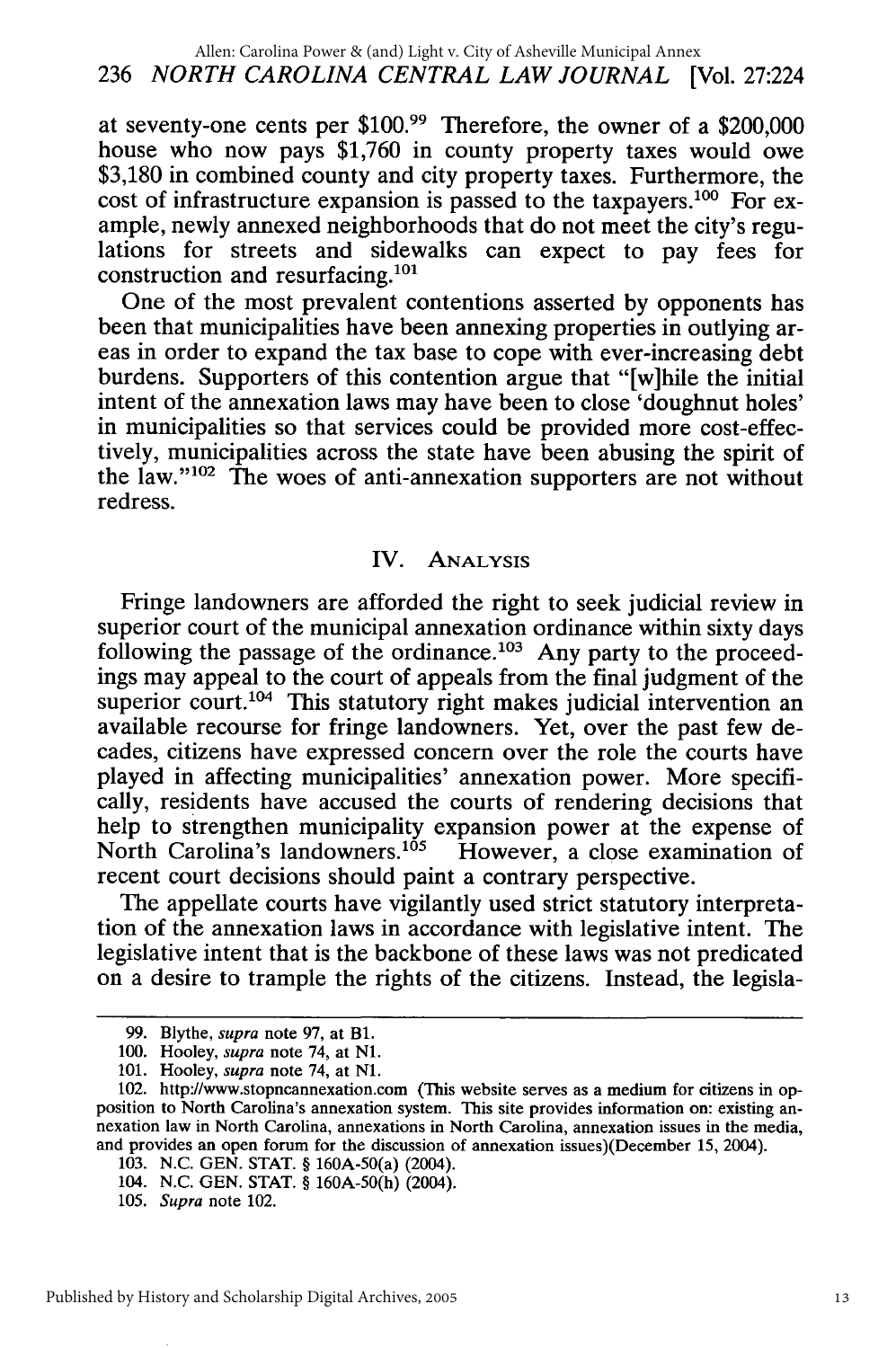ture intended the annexation laws to serve as a means of allowing municipalities to regulate development and expand borders in order to adjust to the demands of population and economic growth. $106$ 

The North Carolina court system has been criticized, mainly by opponents of annexation, for its narrow interpretation of the annexation laws; however, the recent line of interpretations has worked very much in favor of the disgruntled landowner.<sup>107</sup> In *Carolina Power & Light Company,* the court's narrow interpretation of the statutory language coupled with its strict adherence to legislative intent worked in favor of the petitioner-residents. The court of appeal's interpretation would have considerably widened the scope of municipalities' annexation power. The North Carolina Supreme Court's decision to interpret the statute's language differently seems to comport more with legislative intent. In handing down this opinion, the supreme court reasoned that "[i]nvoluntary annexation is by its nature a harsh exercise of governmental power affecting private property and so is properly restrained and balanced by legislative policy and mandated standards and procedures."<sup>108</sup> This reasoning evidences the court's cognizance of the potential abuses by a municipality if endowed with unbridled annexation power. The decision and rationale in this case is exemplary and future decisions need to continue in its path.

The court's holding in *Carolina Power & Light Company* is in accord with recent decisions in this area of law. The trend of court decisions has been to construe the statutory language to honor the intent of the legislators, while carefully containing the annexation power of the municipality. In *Ridgefield Properties, L.L.C., v. City of Asheville,* the municipality classified the area under consideration as "developed for urban purposes," purportedly in accordance with the annexation statute.<sup>109</sup> The fringe landowners, however, sought judicial review of the annexation ordinance.<sup>110</sup> Under the statute, the lots had to be developed for urban purposes at the time of the city's annexation ser-

110. *Id.*

<sup>106.</sup> Lee, *supra* note 33, at A21.

<sup>107.</sup> *See* Carolina Power & Light Co. v. City of Asheville, 597 S.E.2d 717, 720 (N.C. 2004), Ridgefield Properties, L.L.C., v. City of Asheville, 583 S.E.2d 400 (N.C. Ct. App. 2003), Arquilla v. City of Salisbury, 523 S.E.2d 155 (N.C. Ct. App. 1999). *See also* Michael Lowrey, *Supreme Court Overturns Asheville Annexation,* CAROLINA JOURNAL: EXCLUSIVES, July 23, 2004.

<sup>108.</sup> *Carolina Power & Light Co.* 597 S.E.2d at 720.

<sup>109.</sup> *Ridgefield Properties, L.L.C.,* 583 S.E.2d 400. (individual and corporate residents (petitioners) contended that the city of Asheville (respondent) did not substantially comply with the annexation statute when classifying tracts of land under construction as commercial property. Around the time of initiation of annexation proceedings, significant construction activity was underway and the properties were being developed as a strip mall and offices. The court concluded that the "use test" could not be met until construction was over and the tenants inhabited the location. The dissent criticized the majority's opinion as being too restrictive).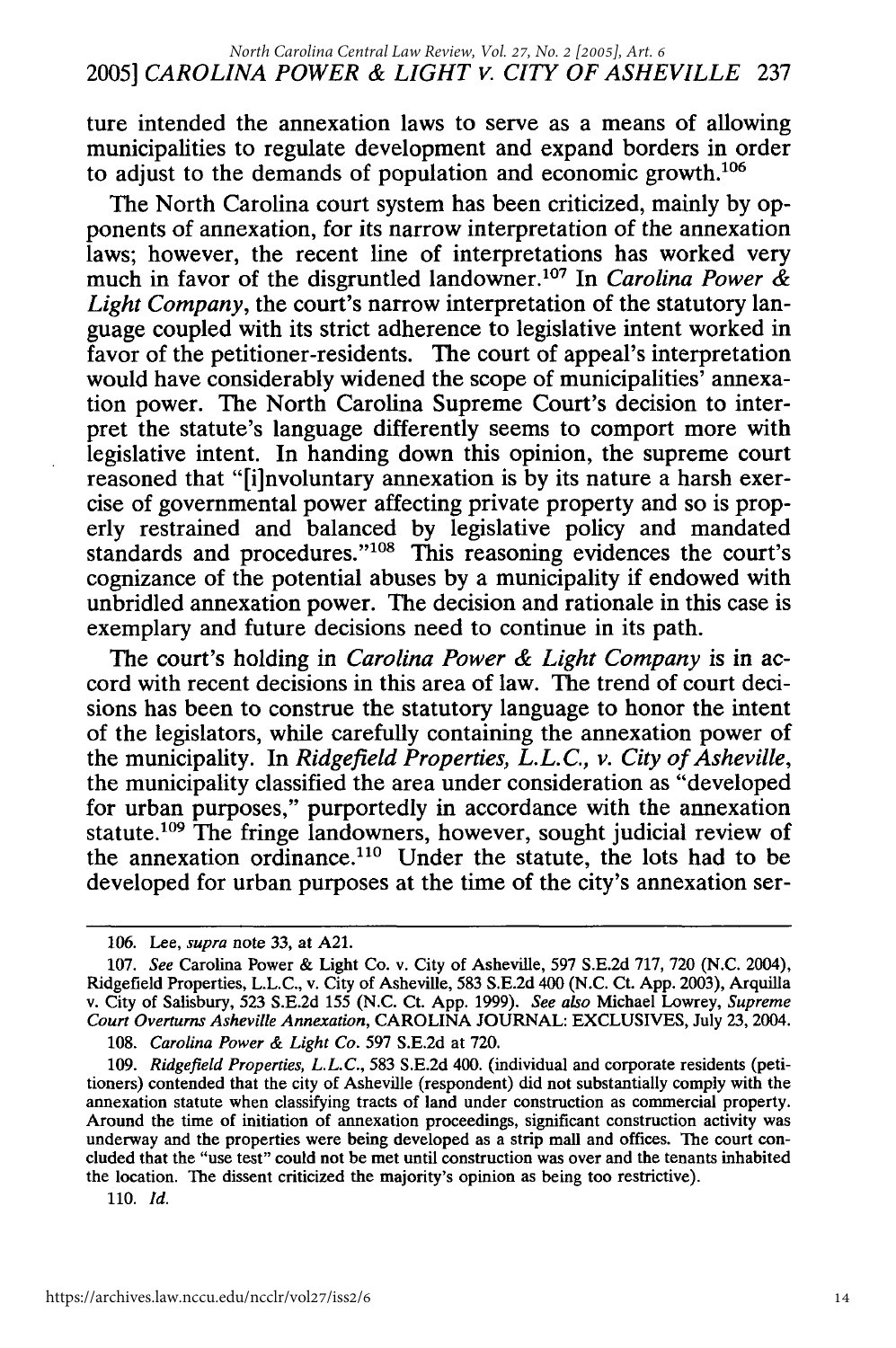vice plan.<sup>111</sup> The area in question was still under development; therefore, the land did not qualify for annexation, and the ordinance was declared null and void.<sup>112</sup> In *Arquilla v. City of Salisbury*, the municipality sought to annex two areas purportedly developed for urban purposes.<sup>113</sup> In order to be classified as an area developed for urban purposes, at least sixty percent of the area must be used for residential, commercial, industrial, institutional or governmental purposes. <sup>114</sup> The area in question was vacant at the time annexation proceedings were initiated.<sup>115</sup> The municipality argued that since the land was previously used for governmental purposes, the area qualified as used for governmental purposes.<sup>116</sup> The court held that the area had to be currently in use for governmental purposes to qualify under the statute.<sup>117</sup> Therefore, the land did not qualify for annexation and the ordinance was declared null and void.<sup>118</sup>

As the citizens of North Carolina continue to grow leery of the motives of municipal governing boards, the judiciary appears to be the disgruntled landowner's greatest ally. The courts are not necessarily leaning in favor of the landowners. Rather, the foregoing decisions illustrate an exercise in narrow statutory construction and judicial fairness.

## V. **CONCLUSION**

The controversy over annexation will not disappear anytime soon. As long as there is land available to annex, there will be opposition to annexation. Municipalities are afforded considerable latitude to grow through present annexation laws. While proponents argue that municipalities are acting under legislative authority to ensure the best interest of the citizens of this state, opponents simply see these laws as a vehicle for government to impinge upon their rights.

- 114. *Id.* at 161.
- 115. *Id.* at 163.
- 116. *Id.* at 162. 117. *Id.* at 163.
- **118. Id.** at 164.
- Published by History and Scholarship Digital Archives, 2005

<sup>111.</sup> *Id.* at 403.

<sup>112.</sup> *Id.* at 404.

<sup>113.</sup> Arquilla v. City of Salisbury, 523 S.E.2d 155 (N.C. Ct. App. 1999). (fringe landowners (petitioners) challenged two annexation ordinances. Area 1, which was the subject of one of the two annexation ordinances, included four tracts of land purported characterized as used for governmental purposes. Petitioners contended the four tracts of land were not used for governmental purposes. The four tracts of land were mostly wooded areas with no structures built on the land. The trial court indicated on several occasions that the property was owned by Rowan County. However, it is well established that the use of the property and not the ownership determines whether it may be voluntarily annexed. Furthermore, the city presented evidence of past activities on the property as well as future plans of use in support of its contention that the property was used for governmental purposes).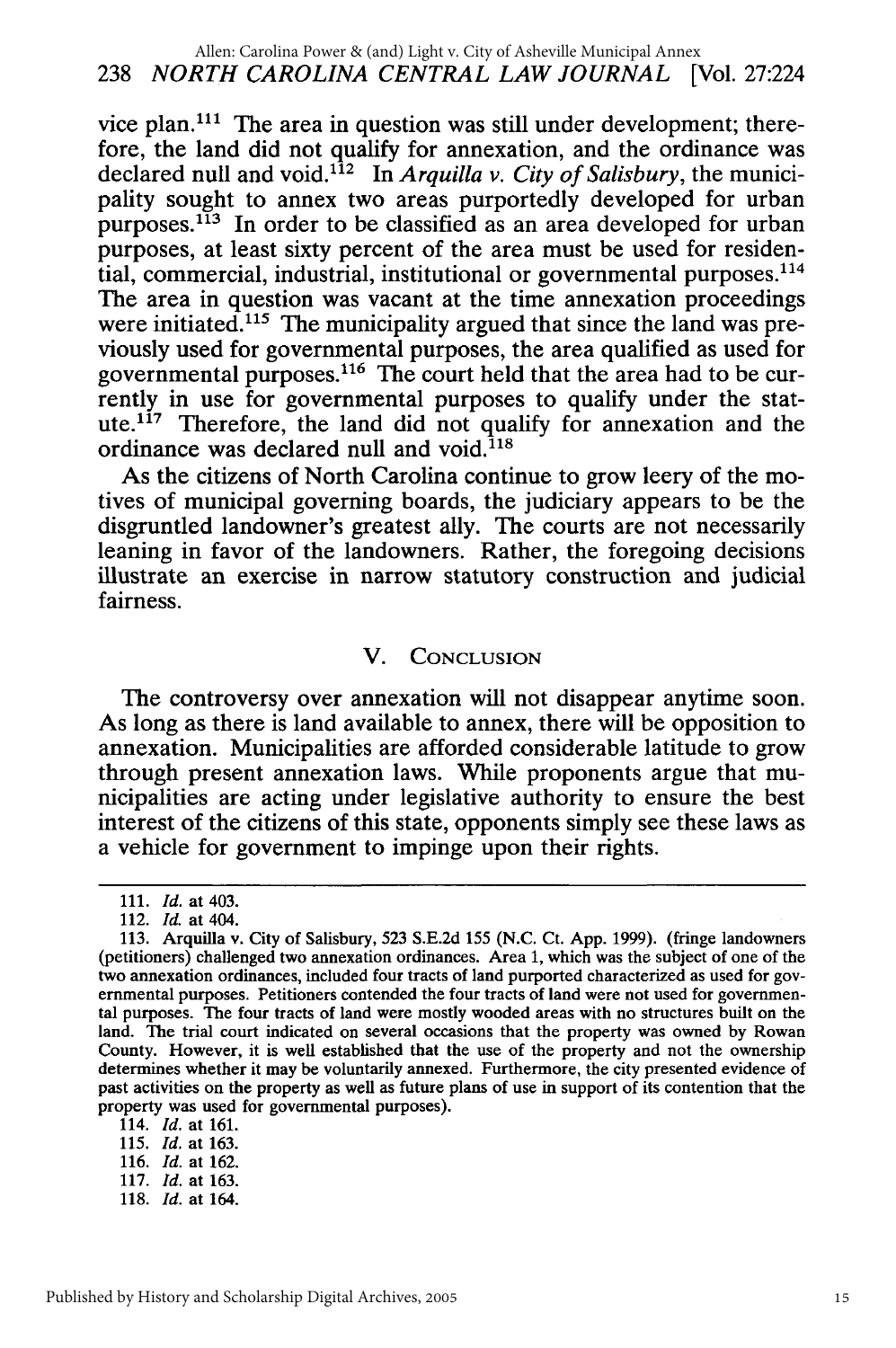To any person on the outside looking in, it is easy to empathize with the woes of the fringe landowners when they are forcibly merged into the city limits. However, it would be inaccurate to say that all of their concerns are without redress. Residents may fret over actual and potential abuse in power by the municipal governing board. Still, residents must keep in mind that the courts have remained an impartial and detached entity with respect to adjudicating challenges to annexation ordinances. Opponents of annexation laws must recognize the checks and balances that make up our government and the strong role the judicial branch plays in ensuring the municipality adheres to mandated standards and procedures.

It is unlikely that the current annexation system in North Carolina will be completely restructured, considering that it has been praised as a model system that other states should follow.<sup>119</sup> Nevertheless, with the relentless laboring of annexation opponents, there is no telling what the future holds for North Carolina's annexation statutes. In the meantime, courts should follow the holding and rationale in *Carolina Power & Light,* because this case represents a trend in the right direction.

<sup>119.</sup> Lee, supra note 33, at A21. (the article quotes David Rusk, an urban policy consultant from Washington, and a proponent of North Carolina's current annexation system. He states, "[flor North Carolina to change it's annexation laws that promote regional success would be to abandon the wisest urban policy in the country for one that inevitably leads to urban and regional distress.").